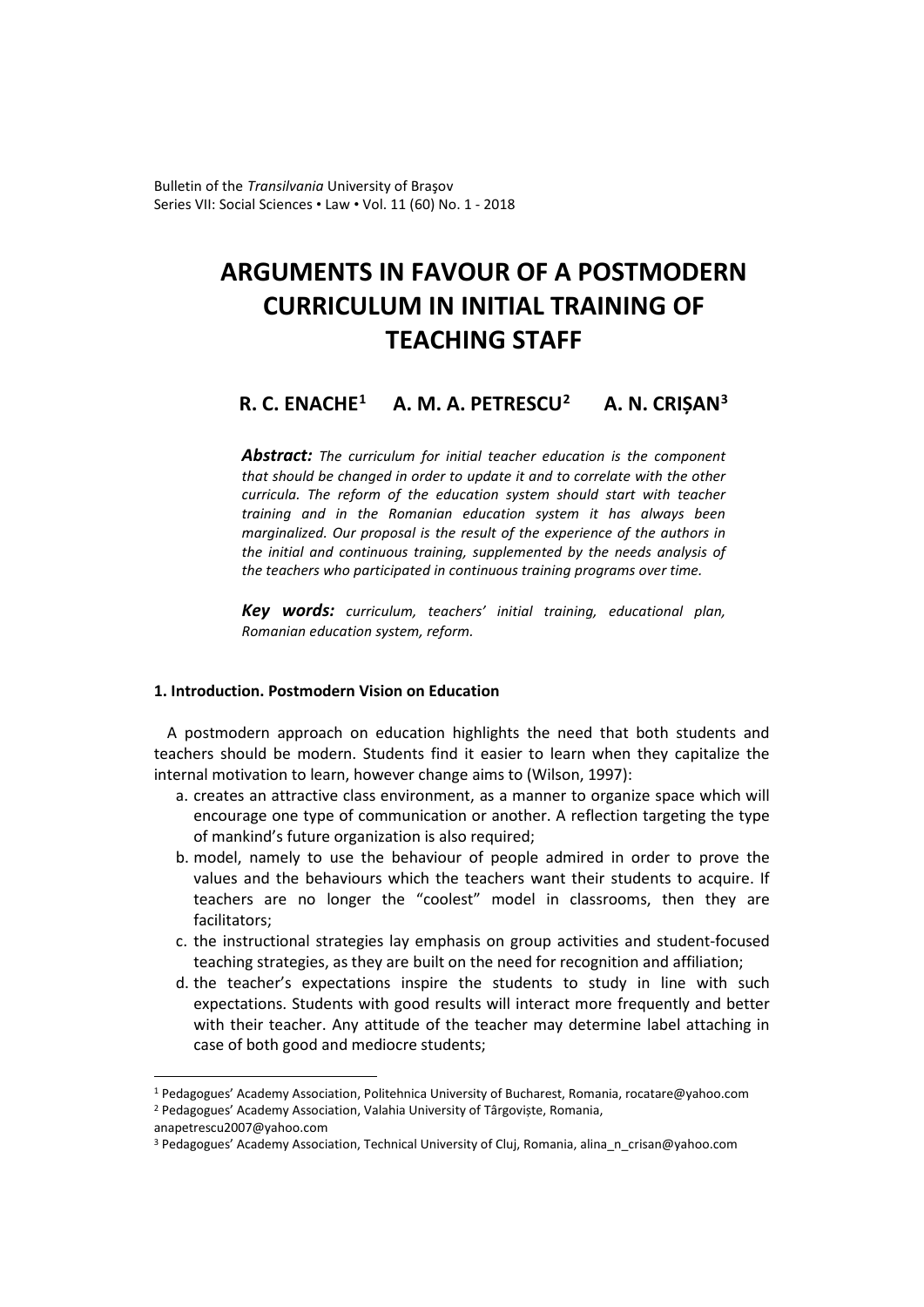- e. feedback as motivation factor has to be provided only in case of desirable actions, and the teacher must clarify which activities need to be improved and be therefore credible. As commendation entails a better self-respect it may represent the basis for an internal long-lasting change. Motivation is closely related to reinforcement principles (behaviour is controlled by its consequences). Punishments and rewards have to be adapted because what rewards one student may represent a punishment to another;
- f. getting the students involved means stirring their interest in relation to the classroom, to how it looks like and to how activities are conducted there.
- g. increase of the degree of immediate applicability of knowledge acquired in school is connected to the teacher's answers to the students' questions concerning applicability of knowledge acquired in real life.

#### **2. Change of Approaches**

The perspective of postmodernism is supported by theoretical analyses and developments, and in the educational space this paradigm is being established whereas the school practice and the contemporary school still function in the space circumscribed by the postmodernism paradigm.

Through proposals of new existential educational projects, the postmodernism paradigm in education requires avoidance of enthusiasm. This is the reason why when we innovate we should first think that "each paradigm relies on a specific ideological discourse which objectifies itself in a philosophical foundation of defining, undertaking and achieving education" (Păun, 2002, pp. 15-16):

- "romantic ideology" in the hereditist conception;
- "culturalist ideology" represents the basis of the philosophical empiricism and behaviourism and the consequences of the educational practice were the pedagogy of the objectives, the Skinnerian teaching and the didactic projection model;
- "progressive ideology" was objectified in the educational cognitivism and functionalism while Piaget's epistemology was used to move from teaching to learning, from teacher to student.
- The specific phenomena of the market economy penetrated the educational space as well; a new school culture came to life, with both positive and negative effects. The positive effects are visible in the encouraging of change and educational progress.
- In the educational area, the limits of this market logic determine:
- emergence of an excessive elitism which is contrary to the perspective of guaranteeing equality in education. "A school segregation" is progressively setting in, which means that good students are protected in relation to the other ones, and studying is exclusively focused on good results in the examinations;
- conveying in school only knowledge considered to be important, only if suitable for the job market, ignoring the other information which represent general knowledge, philosophy, arts, pure sciences;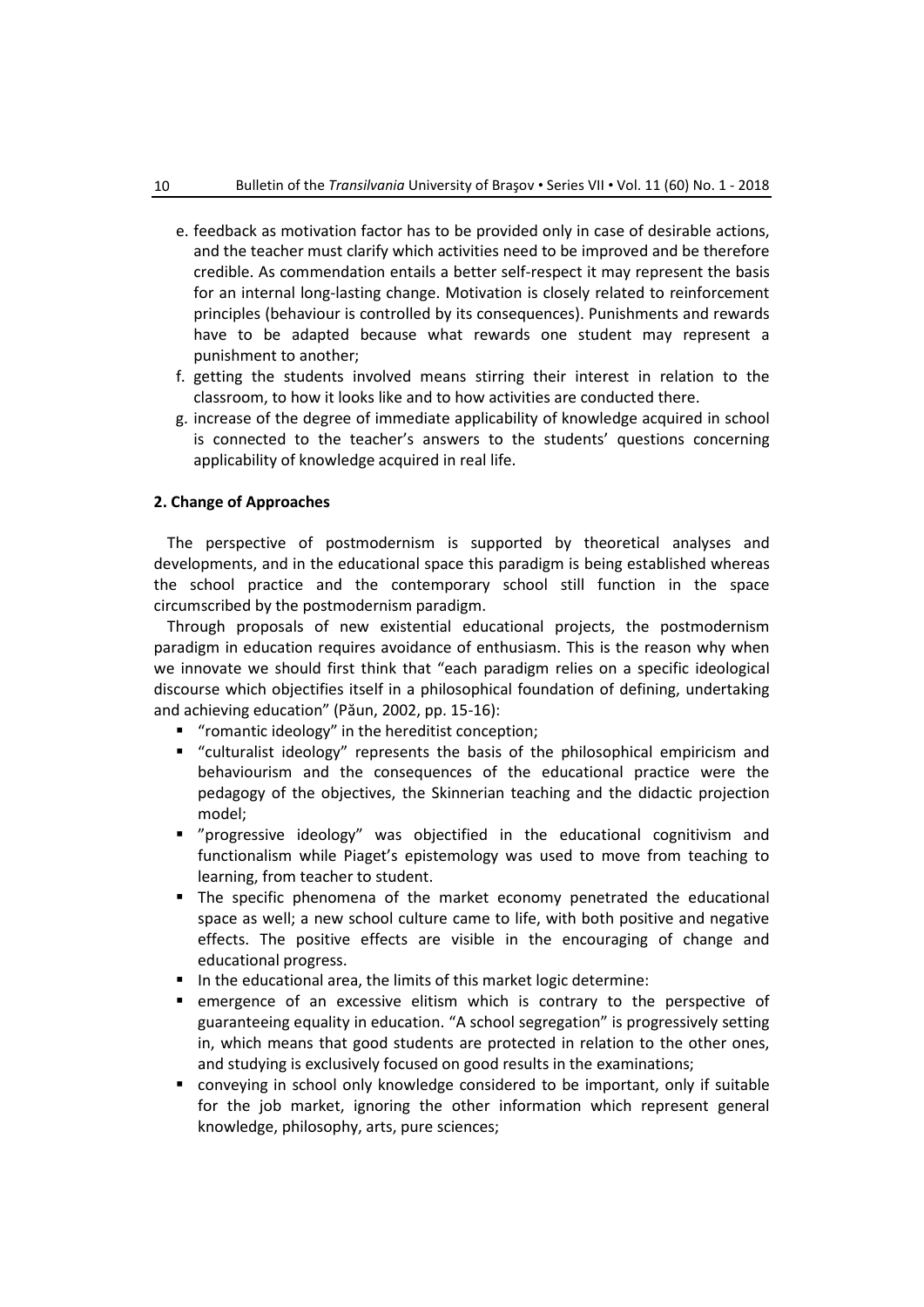generating a new concealed curriculum, which leads to a positive political socialization (initiative, autonomy, independence) as well as to socialization with negative values (opportunism, egoism, individualism, dishonesty etc.). Under such circumstances, "school seems to be a market of school goods of which the student must choose, becoming therefore a consumer of school objects" (Păun, 2002, p.16).

#### **3. Characteristics of Postmodern Pedagogy**

In the educational area, the postmodernism paradigm is extremely attractive, as it emphasizes the person-focused education, its main source being the humanist psychology (e.g. C. Rogers, A. Adler).

The main characteristics of the postmodernism paradigm refer to: subjectiveemotional component of the educational act, reconsideration of the student as an actor in the educational space, in a permanent process of becoming, of building his or her statute and roles, of acquiring competences needed in this profession.

A significant contribution is represented by the interpretative analyses on the curriculum sector, analyses which are predominantly sociological and anthropological. Therefore, the curriculum is not tackled in terms of objective-related analysis but in terms of culture, starting from "the analysis of the cultural contexts where the curriculum is structured and is institutionalized; this approach is supported, among others, by J. Bruner. The curriculum theory has to be integrated into a cultural space, and, from the educational point of view, this space is the classroom space" (Păun, 2002, p.21). The analyses on curriculum have highlighted three levels of types: formal or prewritten curriculum, real/actual curriculum and concealed curriculum.

In education, the ratio between knowledge and experience, theory and practice, implies analysis between the main actions of training teaching – learning – assessing and their individualized development, in various psychosocial contexts and situations (Cristea, 2004). Therefore, the postmodern education integrates the theory and the teaching practice between the general theory of education and the general theory of training, tendency which in epistemological and methodological terms can be found at the general theory level of the curriculum.

As a stage in the evolution of teaching sciences, postmodernism in education capitalizes the cultural model through (Connor, 1999, p. 342):

- stabilizing the fundamental teaching concepts under circumstances of an intense information mobility;

- recognizing the diversity, various teaching interests and the multitude of opinions;

- medium and long-term affirmation of major directions of teaching sciences evolution from the perspective of curricular projection of education (training), in the context of permanent education, self-education, maximum capitalization of educability.

The constructivist perspective on learning (the constructivist paradigm is the major example of postmodernism theory application) relies on the idea of instruction and construction complementarity. Hence teachers have to be less focused on "how much" they convey and more on "how" they convey it, namely the methods and manners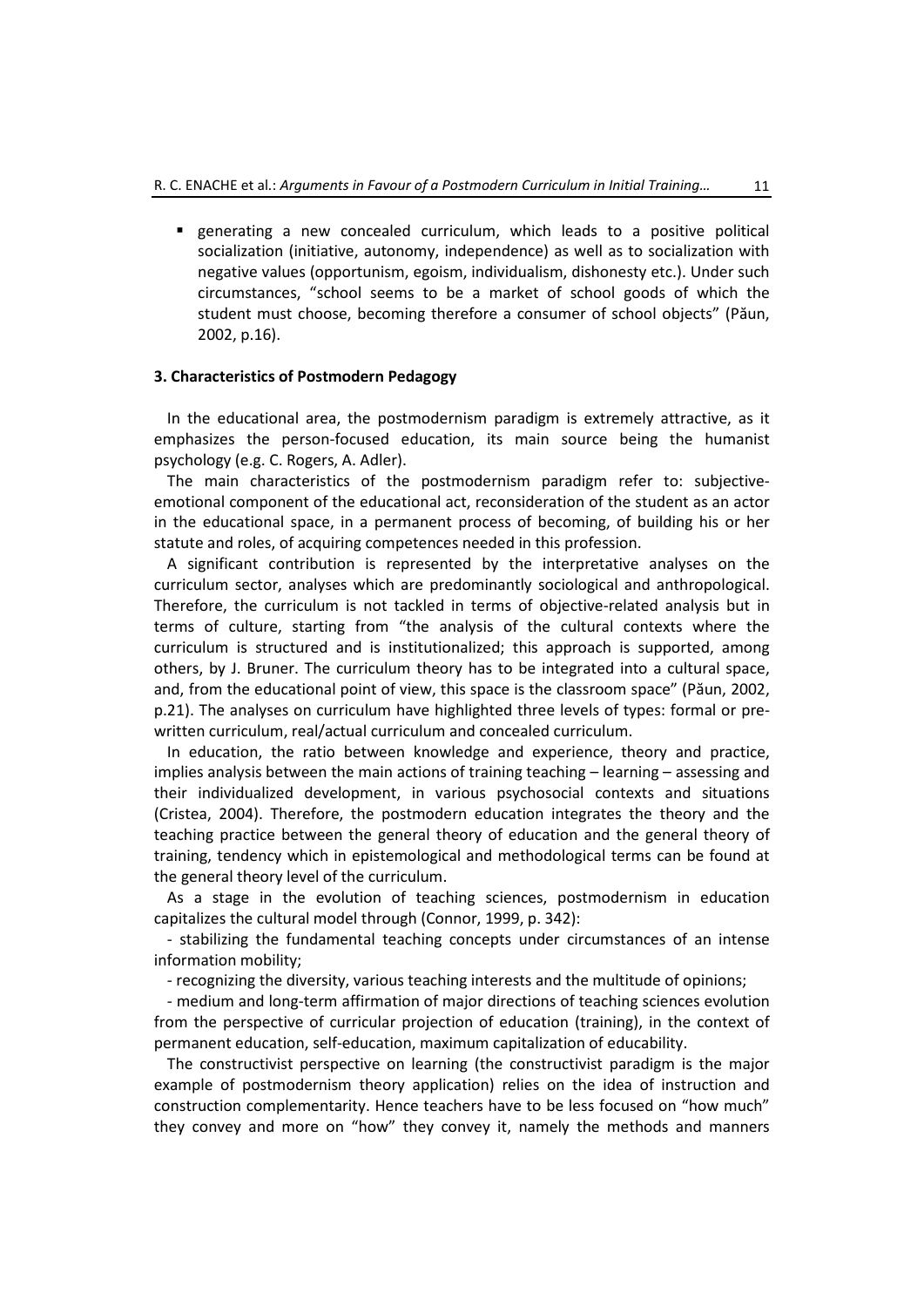which they can offer students so that the latter may come across various information, discover, experiment, search and solve problems. Students become thus active participants to building their own knowledge, knowledge is no longer offered "readymade". Therefore, learning becomes an active process, more than a mere passive reception of information. Nevertheless, students have to be motivated towards going through the learning experiences proposed by teachers and, since every student has their own learning style, it is required to adapt and differentiate up to individualization of the entire teaching endeavour.

#### **4. Proposals on Contents for Teaching Staff Initial Training Curriculum**

All these paradigms and perspectives should urge the academic teaching staff involved in initial training for future teachers' didactic career to rethink (in case the ministry does not consider changing the curriculum plan on psycho-pedagogical training for certification of competences needed in the didactical profession - level I and II) structuring contents, by disciplines, as well as teaching strategies so that generations of postmodern teachers are initiated towards a mentality, an attitude and a psychopedagogical training which should be implemented in classrooms in a postmodern manner.

We propose that, in relation to disciplines already part of the psycho-pedagogical training programs attended in order to get certification for the teaching profession, contents such as the following should be approached both for the first and second level of certification:

- Individualized and differentiated learning, differentiation and individualization strategies (training theory and methodology) (Cuciureanu, 2014; 2015);

- Using CES in teaching children (education psychology);

- Management of the system, institutions/organizations, of the class – conflict, time and stress management (management of the class should come after elements of educational management);

- Elements of education sociology (since the professional competences profile which a teacher should possess in the postmodern society implies orchestration of such competences using a series of competences and attitudes typical of education sociology);

- Child – pre-schooler, pupil, teenager psychology (they are included in the curricula of the Pedagogy and Primary and Pre-Schooling Pedagogy; however they are not part of the Teaching Staff Training Department curricula where every teacher has such a personal approach that sometimes he or she significantly moves away to from the goals and the contents of the discipline taught) – and general psychology elements applicable to education – analysis of all mental processes and personality components and their use in the learning process and educational people skills (education psychology);

- Postmodern teaching strategies (training theory and methodology) – focused on the teacher's roles of facilitator, supporter, guide (Căpiță, 2011);

- Efficient learning methods and techniques (training theory and methodology);

- Students assessment strategies (preparing instruments required in assessing and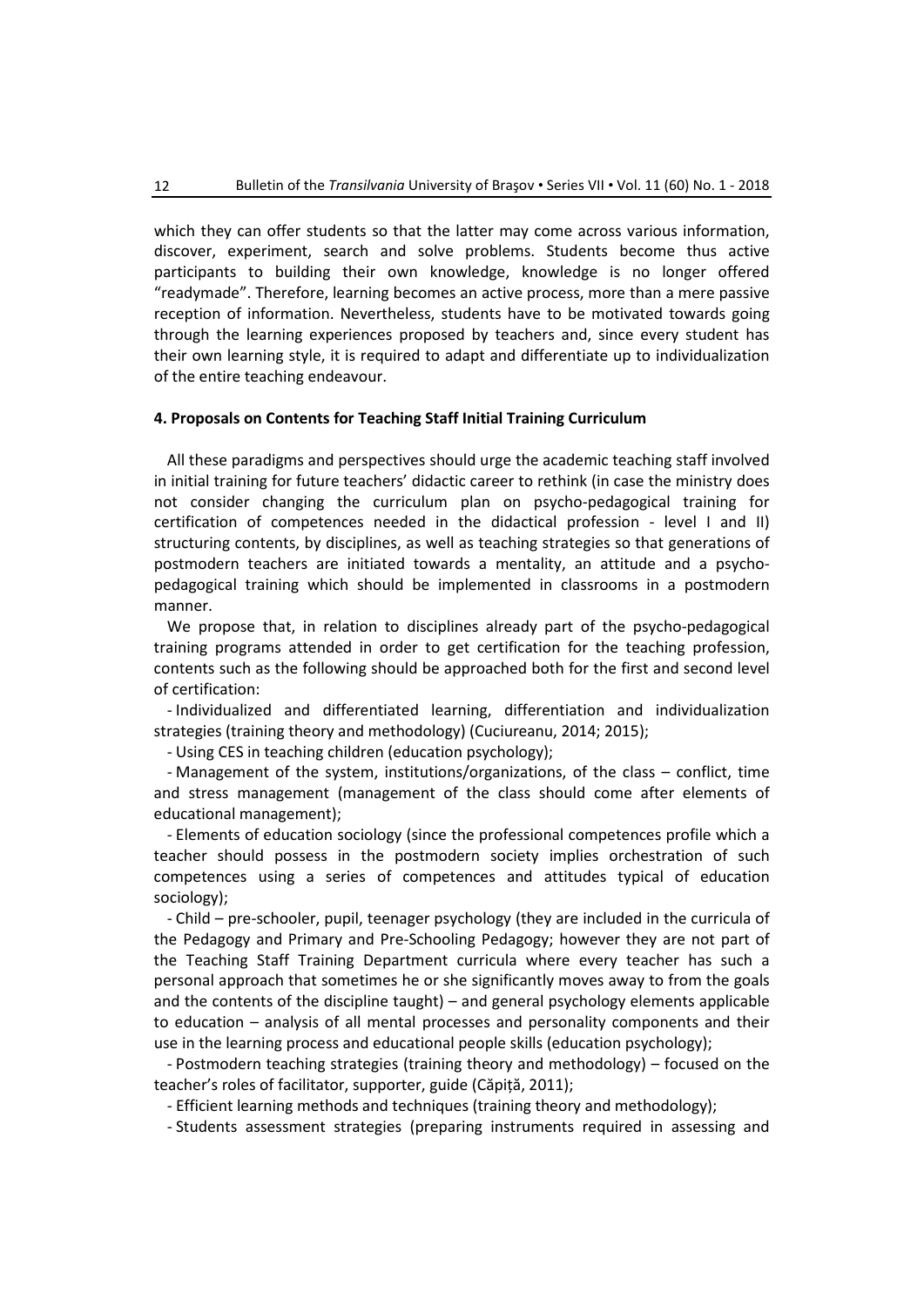analysing, in terms of advantages and limits, of all types and forms of assessment, through applicative activities).

#### **5. Proposal on a New Curriculum Plan for Initial Training**

Following analysis of the legislation on initial training of teaching staff and curriculum of psycho-pedagogical training programs through Teaching Staff Training Departments (Internal Rules and Regulations of Teaching Staff Training Departments – Minister Order no. 4356/1996; Minister Order no. 3312/23.02.1998 regarding Regulations on organizing and conducting teaching training; Minister Order no. 4237/13.06.2003 regarding Curriculum Plan of Teaching Staff Training Departments; Law no. 288/14.06.2004 regarding organizing university studies, as amended and supplemented by Emergency Ordinance no. 78/2005; Government Decision no. 88/2005 regarding organizing bachelor's studies; Minister Order no. 3235/10.02.2005 regarding organizing cycles of bachelor's study; Minister Order no. 3617/16.03.2005 regarding generalized application of the European Credit Transfer and Accumulation System (ECTS); Minister Order no. 4343/17.06.2005 regarding study program for graduation certificate of Teaching Staff Training Department; Law no. 346/2005 regarding approval of Government Emergency Ordinance no. 78/2005 for amending and supplementing law no. 288/2004 regarding organizing university studies; Law no. 258/19.07.2007 regarding internships of pupils and students; Order no. 4316/03.06.2008 regarding approval of psycho-pedagogy studies program for certification for didactical profession through the Teaching Staff Training Department; Order 4872 of 22.07.2008 regarding approval of graduation certificate of Teaching Staff Training Department; Order no. 5745 of 13.09.2012 regarding approval of Framework Methodology for organizing psycho-pedagogical training program to obtain certification of competences for didactical profession; Order 3850/2017 of 02.05.2017 for approval of Framework Methodology for organizing psycho-pedagogical training programs within accredited university studies establishments to obtain certification for didactical profession) we can say that the Romanian education system still functions in line with the modern approach (www.edu.ro).

A proposal on a curriculum plan seen from a postmodern approach would be: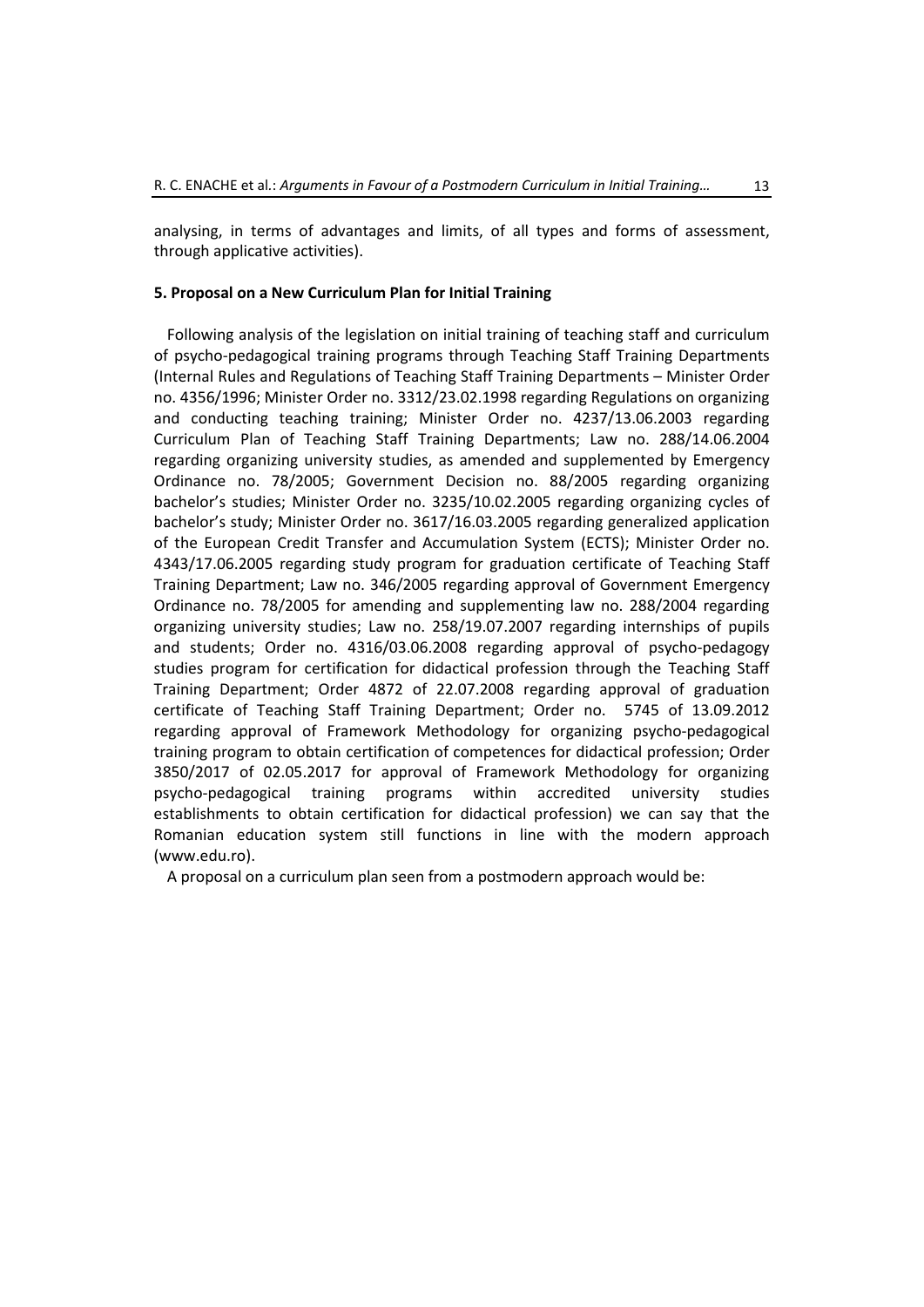### Table 1

# *Curriculum plan on psycho-pedagogical training program for certification of competences required in the didactical profession, provided by Teaching Training Department*

| No.                                                                                                        |                                                                                                                                                                                         | Length of<br>disciplines<br>study |                         | Number of<br>hours /<br>week* |                          | <b>Total hours</b>       |                |     | Asses-<br>sment<br>forms | Credits      |    |
|------------------------------------------------------------------------------------------------------------|-----------------------------------------------------------------------------------------------------------------------------------------------------------------------------------------|-----------------------------------|-------------------------|-------------------------------|--------------------------|--------------------------|----------------|-----|--------------------------|--------------|----|
|                                                                                                            | Disciplines                                                                                                                                                                             | Year                              | Semester                | of weeks<br>Number            | $\mathsf C$              | A                        | $\mathsf C$    | A   | Total                    |              |    |
| 0                                                                                                          | $\mathbf{1}$                                                                                                                                                                            | $\overline{2}$                    | 3                       | 4                             | 5                        | 6                        | 7              | 8   | 9                        | 10           | 11 |
| <b>CORE CURRICULUM</b>                                                                                     |                                                                                                                                                                                         |                                   |                         |                               |                          |                          |                |     |                          |              |    |
| Discipline for Fundamental Psycho-Pedagogical Training (compulsory                                         |                                                                                                                                                                                         |                                   |                         |                               |                          |                          |                |     |                          |              |    |
| 1                                                                                                          | <b>Elements of Education Psychology</b>                                                                                                                                                 | ı                                 | 1                       | 14                            | $\overline{2}$           | 2                        | 28             | 28  | 56                       | E            | 4  |
| $\overline{2}$                                                                                             | Pedagogy Bases                                                                                                                                                                          | I                                 | $\overline{2}$          | 14                            | $\mathbf{1}$             | $\mathbf{1}$             | 14             | 14  | 28                       | E            | 3  |
| 2                                                                                                          | Curriculum Theory and Methodology                                                                                                                                                       | I                                 | $\overline{2}$          | 14                            | $\mathbf 1$              | 1                        | 14             | 14  | 28                       | E            | 3  |
| 3                                                                                                          | Theory and Practice of Postmodern Training                                                                                                                                              | $\ensuremath{\mathsf{II}}$        | $\overline{\mathbf{3}}$ | 14                            | $\overline{2}$           | $\overline{2}$           | 28             | 28  | 56                       | E            | 4  |
| 4                                                                                                          | <b>Educational Management</b>                                                                                                                                                           | III                               | 6                       | 14                            | $\overline{2}$           | $\mathbf{1}$             | 28             | 14  | 42                       | E            | 3  |
| Disciplines for Teaching Training and Practicum (compulsory)                                               |                                                                                                                                                                                         |                                   |                         |                               |                          |                          |                |     |                          |              |    |
| $\mathsf S$                                                                                                | <b>Specialty Teaching</b>                                                                                                                                                               | $\mathbf{I}$                      | 4                       | 14                            | $\mathbf 2$              | $\overline{2}$           | 28             | 28  | 56                       | E            | 4  |
| 6                                                                                                          | <b>Teaching Practice in Mandatory</b><br>Pre-university Education (1)                                                                                                                   | $\mathbf{H}$                      | 4                       | 14                            | $\overline{a}$           | 2                        | $\frac{1}{2}$  | 28  | 28                       | $\mathsf{C}$ | 2  |
| 7                                                                                                          | <b>Teaching Practice in Mandatory</b><br>Pre-university Education (2)                                                                                                                   | Ш                                 | 5                       | 14                            | $\overline{a}$           | 3                        | $\frac{1}{2}$  | 42  | 42                       | С            | 3  |
|                                                                                                            | Computer-assisted practice                                                                                                                                                              | III                               | 5                       | 14                            | $\mathbf{1}$             | $\mathbf{1}$             | 14             | 14  | 28                       | C            | 2  |
| 8                                                                                                          | Teaching Practice in Mandatory<br>Pre-university Education (3)                                                                                                                          | Ш                                 | 6                       | 12                            | $\overline{a}$           | 3                        | $\overline{a}$ | 36  | 36                       | С            | 2  |
|                                                                                                            | TOTAL - Level I                                                                                                                                                                         |                                   |                         |                               | $\overline{\phantom{0}}$ | $\overline{\phantom{a}}$ | 154            | 246 | 400                      | 6E+4C        | 30 |
|                                                                                                            | Graduation Examination, Level I                                                                                                                                                         | III                               | 6                       | $\overline{2}$                | $\overline{a}$           |                          | $\overline{a}$ |     |                          | E            | 5  |
|                                                                                                            |                                                                                                                                                                                         |                                   |                         |                               |                          |                          |                |     |                          |              |    |
| <b>EXTENSIVE CURRICULUM</b><br>Disciplines for Extensive Fundamental Psycho-Pedagogy Training (compulsory) |                                                                                                                                                                                         |                                   |                         |                               |                          |                          |                |     |                          |              |    |
| 1                                                                                                          | Age Psychology                                                                                                                                                                          |                                   |                         | 14                            | 2                        | 1                        | 28             | 14  | 42                       | E            | 5  |
| 2                                                                                                          | <b>Educational Project Management</b>                                                                                                                                                   |                                   |                         | 14                            | $\mathbf 1$              | $\mathbf 1$              | 14             | 14  | 28                       | E            | 4  |
| 3                                                                                                          | <b>Education Sociology</b>                                                                                                                                                              |                                   |                         | 14                            | $\mathbf{1}$             | $\mathbf{1}$             | 14             | 14  | 28                       | E            | 4  |
|                                                                                                            | Disciplines for Teaching Training and Practicum (compulsory)                                                                                                                            |                                   |                         |                               |                          |                          |                |     |                          |              |    |
|                                                                                                            | Didactics of Curricular Area/Domain (for                                                                                                                                                |                                   |                         |                               |                          |                          |                |     |                          |              |    |
| 4                                                                                                          | secondary, post-secondary, university education)                                                                                                                                        |                                   |                         | 14                            | $\overline{2}$           | $\mathbf{1}$             | 28             | 14  | 42                       | E            | 4  |
| 5                                                                                                          | Pedagogical Research Methodology                                                                                                                                                        |                                   |                         | 14                            | $\mathbf{1}$             | $\mathbf{1}$             | 14             | 14  | 28                       | C            | 3  |
| 6                                                                                                          | Teaching Practice (in secondary schools, post-<br>secondary schools and universities)                                                                                                   |                                   |                         | 14                            | $\frac{1}{2}$            | 3                        | $\overline{a}$ | 42  | 42                       | С            | 4  |
|                                                                                                            |                                                                                                                                                                                         |                                   |                         |                               |                          |                          |                |     |                          |              |    |
| OPTIONAL CURRICULUM (two optional disciplines will be chosen)                                              |                                                                                                                                                                                         |                                   |                         |                               |                          |                          |                |     |                          |              |    |
| 7                                                                                                          | Optional Package 1 (choice of one discipline)*:<br>- Educational Marketing<br>- Postmodern Assessment Strategies<br>- Inclusive Education<br>- Priority, Time and Stress Management<br> |                                   | $\overline{2}$          | 14                            | $\mathbf{1}$             | $\mathbf{1}$             | 14             | 14  | 28                       | E            | 3  |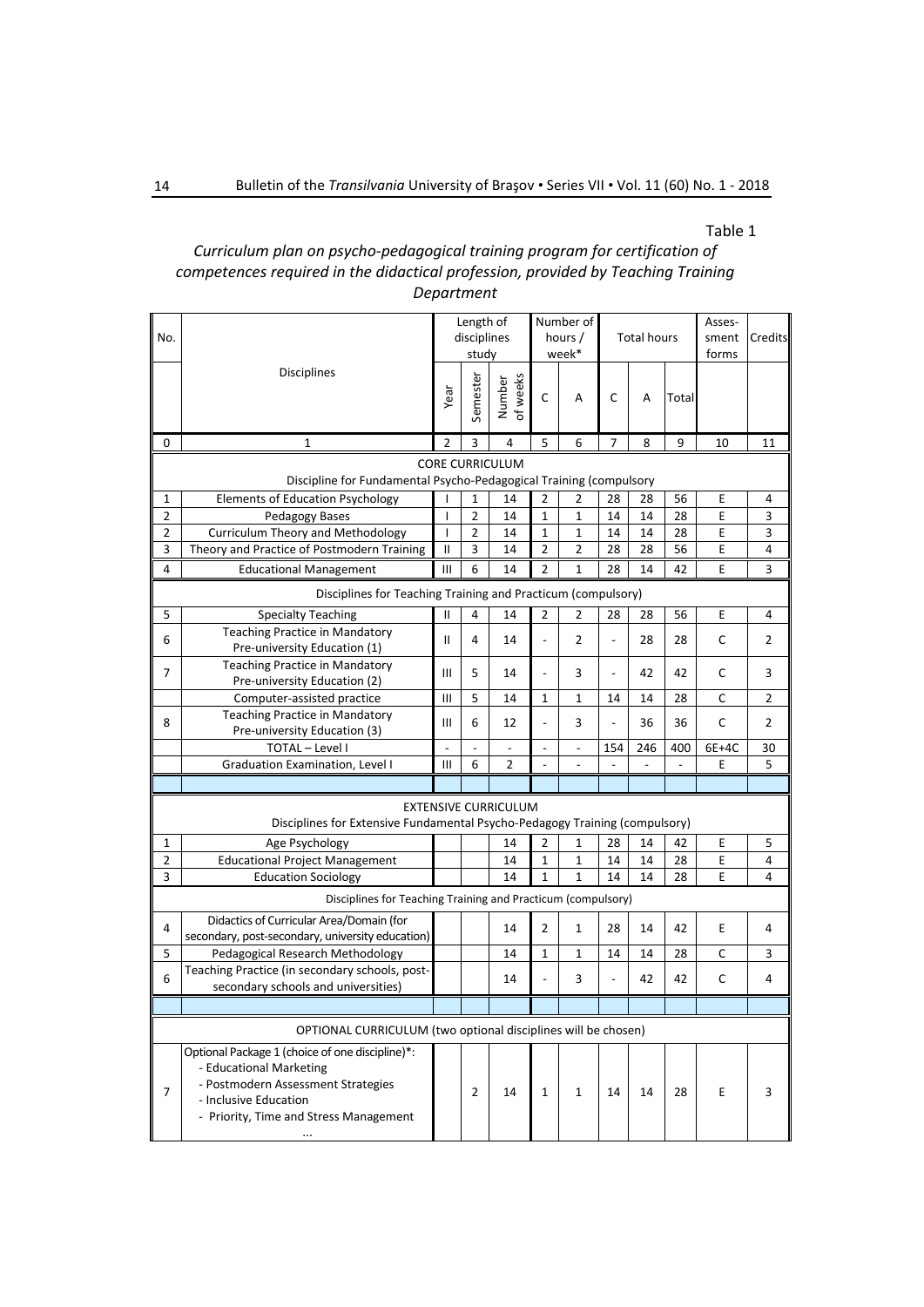| No.         |                                                                                                                                                                                                                                                    |                | Length of<br>disciplines<br>study |                    |                | Number of<br>hours /<br>week* |                | <b>Total hours</b> |                          | Asses-<br>sment<br>forms | Credits |
|-------------|----------------------------------------------------------------------------------------------------------------------------------------------------------------------------------------------------------------------------------------------------|----------------|-----------------------------------|--------------------|----------------|-------------------------------|----------------|--------------------|--------------------------|--------------------------|---------|
|             | <b>Disciplines</b>                                                                                                                                                                                                                                 | Year           | Semester                          | of weeks<br>Number | $\mathsf{C}$   | A                             | C              | A                  | Total                    |                          |         |
| $\mathbf 0$ | $\mathbf{1}$                                                                                                                                                                                                                                       | $\overline{2}$ | 3                                 | 4                  | 5              | 6                             | 7              | 8                  | 9                        | 10                       | 11      |
| 8           | Optional Package 2 (choice of one<br>discipline)*:<br>-Postmodernism in Educational Relations<br>-Intercultural Education<br>-Projection, Implementation and Assessment<br>of Educational Programs<br>-Pscycho-pedagogical Counselling<br>$\cdots$ |                | 3                                 | 14                 | $\mathbf{1}$   | $\mathbf{1}$                  | 14             | 14                 | 28                       | E                        | 3       |
|             |                                                                                                                                                                                                                                                    |                |                                   |                    |                |                               |                |                    |                          |                          |         |
|             | TOTAL - Level II                                                                                                                                                                                                                                   |                | ٠                                 | $\blacksquare$     | $\blacksquare$ | $\blacksquare$                | 126            | 140                | 266                      | 6E+2C                    | 30      |
|             | Graduation Examination - Level II                                                                                                                                                                                                                  |                | 4                                 | $\mathfrak{p}$     | $\blacksquare$ | $\overline{a}$                | $\overline{a}$ | $\overline{a}$     | $\overline{\phantom{a}}$ | E                        | 5       |
|             |                                                                                                                                                                                                                                                    |                |                                   |                    |                |                               |                |                    |                          |                          |         |
|             | <b>TOTAL I and II</b>                                                                                                                                                                                                                              |                |                                   |                    |                |                               | 280            | 386                | 666                      | 14 E<br>6 C              | 70      |

Observations:

C = Courses, A = Applicative Activities (seminars, laboratory classes, practice)

\*Open list for each Teaching Staff Training Department.

## **6. Conclusions**

To be genuinely and beyond a declarative level under the umbrella of the postmodernism paradigm in the education system, to restore the prestige of the teaching profession in the context of the contemporary society, in order for the Romanian school to become a credible institution of which fundamental mission has to aim at promoting authentic values and implicitly at developing individuals' personality, we have to take the first step, i.e. reforming the initial training system for the teaching career. Starting from the obvious needs and the stringent issues of the Romanian education system, the creators of educational policies along with practitioners in this field have to find in the shortest timeframe possible "a successful formula" with regards to curriculum for initial training of future teachers, in line with principles of educational postmodernism.

## **References**

Căpiță, C. (2011). *Stiluri de predare – stiluri de învățare*. *Modul pentru dezvoltarea profesională a cadrelor didactice elaborat în cadrul proiectului Inovaţie şi performanţă în dezvoltarea profesională a cadrelor didactice din mediul urban.* [Teaching Styles – Learning Styles. Module for the professional development of teachers elaborated within the project Innovation and performance in professional development of teachers from urban area] Retrieve from http://mentoraturban. pmu.ro/sites/default/files/ResurseEducationale/Modul%202%20Stiluri%20de%20pred